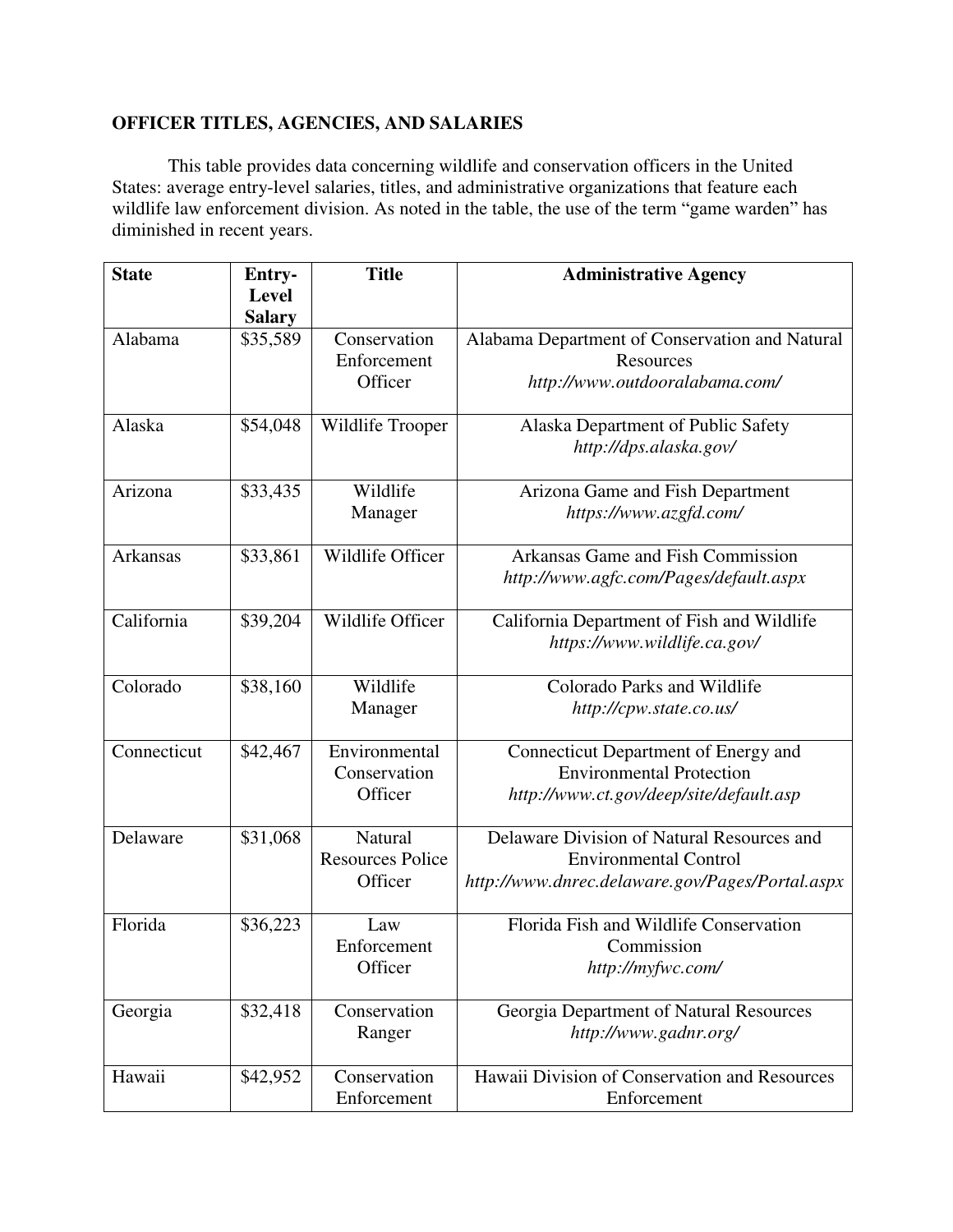|                      |          | Officer                            | http://dlnr.hawaii.gov/docare/                                                                 |
|----------------------|----------|------------------------------------|------------------------------------------------------------------------------------------------|
| Idaho                | \$38,209 | Conservation<br>Officer            | <b>Idaho Fish and Game</b><br>https://idfg.idaho.gov/hunt                                      |
| Illinois             | \$50,460 | Conservation<br>Police Officer     | Illinois Department of Natural Resources<br>https://www.dnr.illinois.gov/Pages/default.aspx    |
| Indiana              | \$40,320 | Conservation<br>Officer            | <b>Indiana Department of Natural Resources</b><br>http://www.in.gov/dnr/                       |
| Iowa                 | \$38,780 | Conservation<br>Officer            | <b>Iowa Department of Natural Resources</b><br>http://www.iowadnr.gov/                         |
| Kansas               | \$40,000 | Natural<br><b>Resource Officer</b> | Kansas Department of Wildlife, Parks, and<br>Tourism<br>http://ksoutdoors.com/                 |
| Kentucky             | \$29,124 | Conservation<br>Officer            | Kentucky Department of Fish and Wildlife<br>Resources<br>http://fw.ky.gov/Pages/default.aspx   |
| Louisiana            | \$27,564 | Wildlife<br>Enforcement<br>Agent   | Louisiana Department of Wildlife and Fisheries<br>http://www.wlf.louisiana.gov/                |
| Maine                | \$38,189 | Game Warden                        | Maine Department of Inland Fisheries and<br>Wildlife<br>http://www.state.me.us/ifw/            |
| Maryland             | \$35,000 | Natural<br><b>Resources Police</b> | Maryland Department of Natural Resources<br>http://dnr.maryland.gov/Pages/default.aspx         |
| <b>Massachusetts</b> | \$53,350 | Environmental<br>Police Officer    | Massachusetts Office of Energy and<br><b>Environmental Affairs</b><br>http://www.mass.gov/eea/ |
| Michigan             | \$32,912 | Conservation<br>Officer            | Michigan Department of Natural Resources<br>http://www.michigan.gov/dnr/                       |
| Minnesota            | \$51,198 | Conservation<br>Officer            | Minnesota Department of Natural Resources<br>http://www.dnr.state.mn.us/index.html             |
| Mississippi          | \$22,905 | Conservation<br>Officer            | Mississippi Department of Wildlife, Fisheries, and<br>Parks<br>https://www.mdwfp.com/          |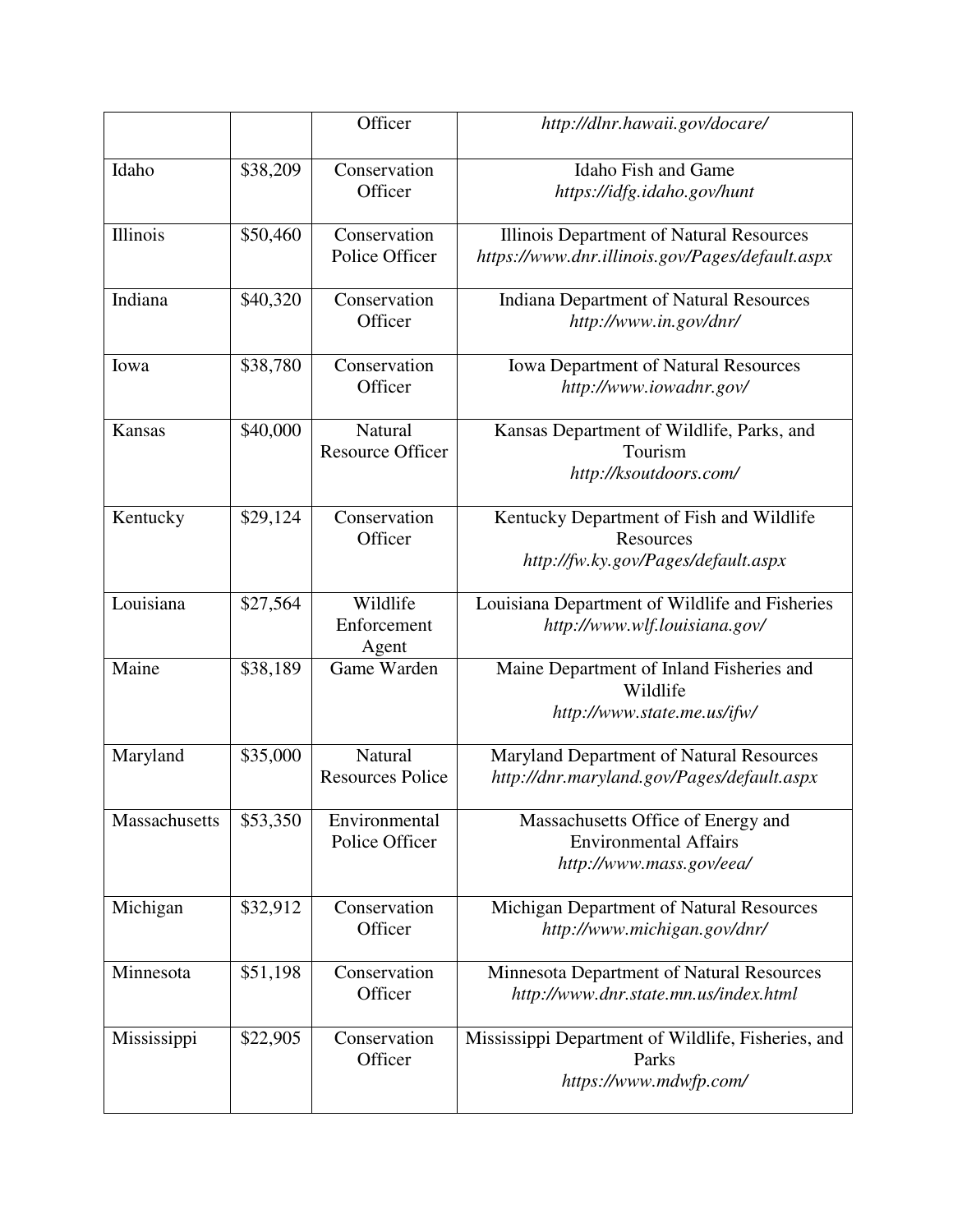| Missouri                | \$36,084 | Conservation<br>Agent                    | Missouri Department of Conservation<br>https://mdc.mo.gov/                           |
|-------------------------|----------|------------------------------------------|--------------------------------------------------------------------------------------|
|                         |          |                                          |                                                                                      |
| Montana                 | \$41,163 | Fish, Wildlife,<br>and Parks<br>Warden   | Montana Fish, Wildlife, and Parks<br>http://fwp.mt.gov/                              |
| Nebraska                | \$43,513 | Conservation<br>Officer                  | Nebraska Game and Parks Commission<br>http://outdoornebraska.gov/                    |
| Nevada                  | \$40,507 | Game Warden                              | Nevada Department of Wildlife<br>http://www.ndow.org/                                |
| <b>New</b><br>Hampshire | \$42,952 | Conservation<br>Officer                  | New Hampshire Fish and Game<br>http://www.wildlife.state.nh.us/                      |
| New Jersey              | \$45,000 | Conservation<br>Officer                  | New Jersey Division of Fish and Wildlife<br>http://www.state.nj.us/dep/fgw/          |
| New Mexico              | \$26,228 | Conservation<br>Officer                  | New Mexico Department of Game and Fish<br>http://www.wildlife.state.nm.us/           |
| New York                | \$53,304 | Environmental<br>Conservation<br>Officer | New York State Department of Environmental<br>Conservation<br>http://www.dec.ny.gov/ |
| North<br>Carolina       | \$46,000 | Wildlife<br>Enforcement<br>Officer       | North Carolina Wildlife Resources Commission<br>http://www.ncwildlife.org/           |
| North Dakota            | \$43,200 | Game Warden                              | North Dakota Game and Fish Department<br>https://gf.nd.gov/                          |
| Ohio                    | \$40,310 | Wildlife Officer                         | <b>Ohio Department of Natural Resources</b><br>http://ohiodnr.gov/                   |
| Oklahoma                | \$38,334 | Game Warden                              | Oklahoma Department of Wildlife Conservation<br>https://www.wildlifedepartment.com/  |
| Oregon                  | \$55,080 | Fish and<br>Wildlife Trooper             | Oregon Department of Fish and Wildlife<br>http://www.dfw.state.or.us/                |
| Pennsylvania            | \$38,995 | Wildlife<br>Conservation<br>Officer      | Pennsylvania Game Commission<br>http://www.pgc.pa.gov/Pages/default.aspx             |
| Rhode Island            | \$44,577 | Environmental<br>Police Officer          | Rhode Island Department of Environmental<br>Management                               |